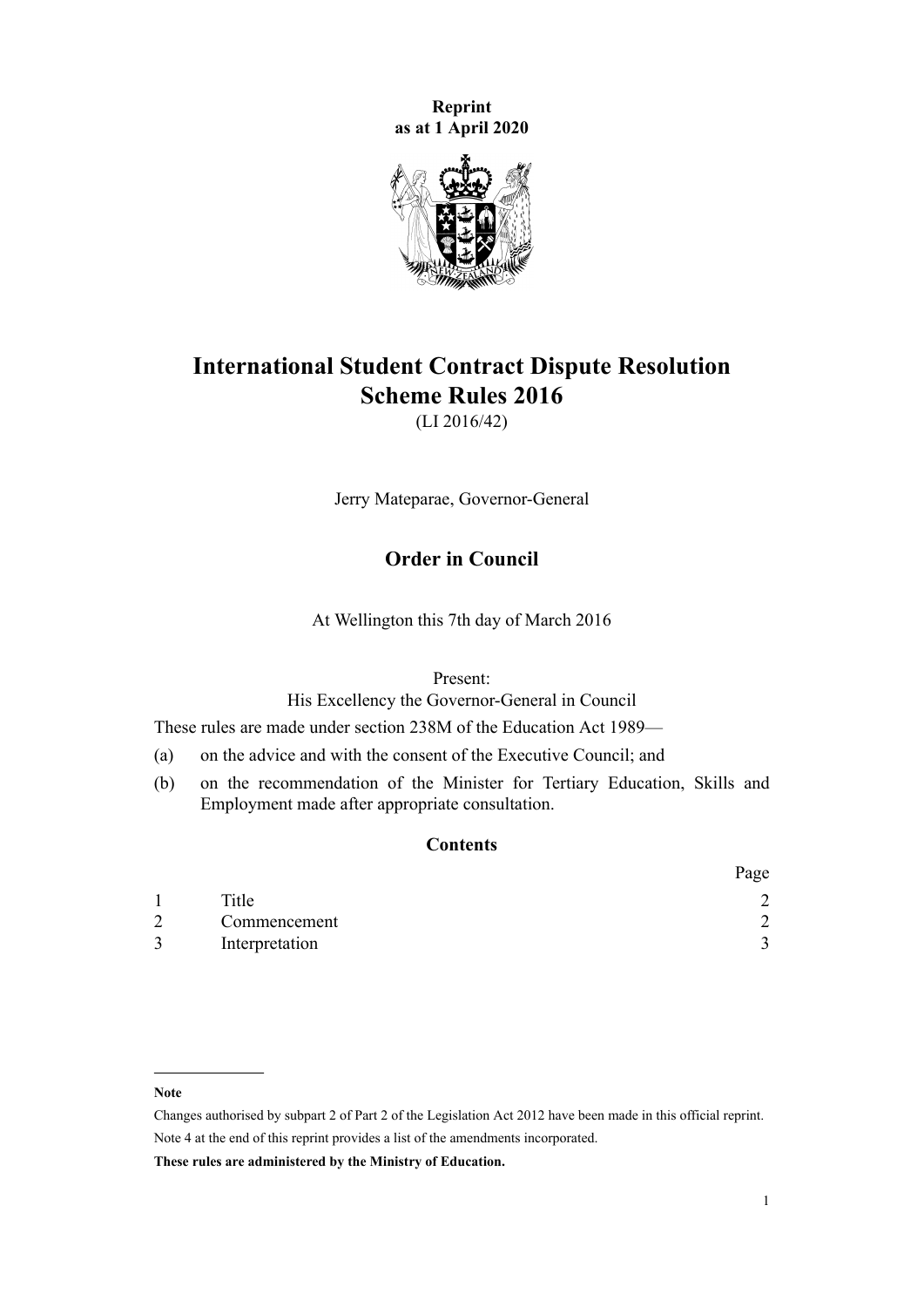#### **[Part 1](#page-3-0)**

# **[Dispute resolution process](#page-3-0)**

<span id="page-1-0"></span>

| $\overline{4}$ | How to initiate dispute                                                                    | $\overline{4}$   |
|----------------|--------------------------------------------------------------------------------------------|------------------|
| 5              | Initial response of DRS operator to dispute                                                | $\overline{4}$   |
| 6              | When DRS operator may decline to accept dispute                                            | $\overline{4}$   |
| 7              | General approach to resolving disputes                                                     | 5                |
| 8              | DRS operator must ensure parties are aware of conditions of<br>scheme                      | 5                |
| 9              | How disputes may be resolved                                                               | 5                |
| 10             | Disputes may be combined                                                                   | 6                |
| 11             | DRS operator may obtain information necessary for resolution of<br>dispute in adjudication | 6                |
| 12             | Failure to supply information in adjudication                                              | $\boldsymbol{7}$ |
| 13             | Use of information in adjudication                                                         | $\boldsymbol{7}$ |
| 14             | DRS operator must keep parties informed                                                    | $\overline{7}$   |
| 15             | Mediator or adjudicator must be independent of parties to dispute                          | $\boldsymbol{7}$ |
| 16             | Decision by adjudicator                                                                    | $\overline{7}$   |
| 17             | When final decision binding                                                                | $\,$ $\,$        |
| 18             | Remedies under final decision in dispute resolved by adjudication                          | $\,$ $\,$        |
| 19             | Termination of dispute resolution process                                                  | $\,$ $\,$        |
| 20             | <b>Application to District Court</b>                                                       | 8                |
|                | Part 2                                                                                     |                  |
|                | <b>Administration of scheme</b>                                                            |                  |
| 21             | Functions of DRS operator                                                                  | 9                |
| 22             | Powers of DRS operator                                                                     | 9                |
| 23             | DRS operator may extend time frames                                                        | 9                |

| 24 | Appointees of DRS operator                       |    |
|----|--------------------------------------------------|----|
| 25 | DRS operator must ensure accessibility of scheme | 10 |
| 26 | DRS operator may publish case studies            | 10 |
| 27 | DRS operator must report systemic issues, etc.   | 10 |
| 28 | Annual report                                    |    |

| $\sim$ $\circ$ | Allique TUDUL                  |  |
|----------------|--------------------------------|--|
| 29             | Monitoring operation of scheme |  |

# **Rules**

## **Title**

These rules are the International Student Contract Dispute Resolution Scheme Rules 2016.

## **Commencement**

These rules come into force on 1 July 2016.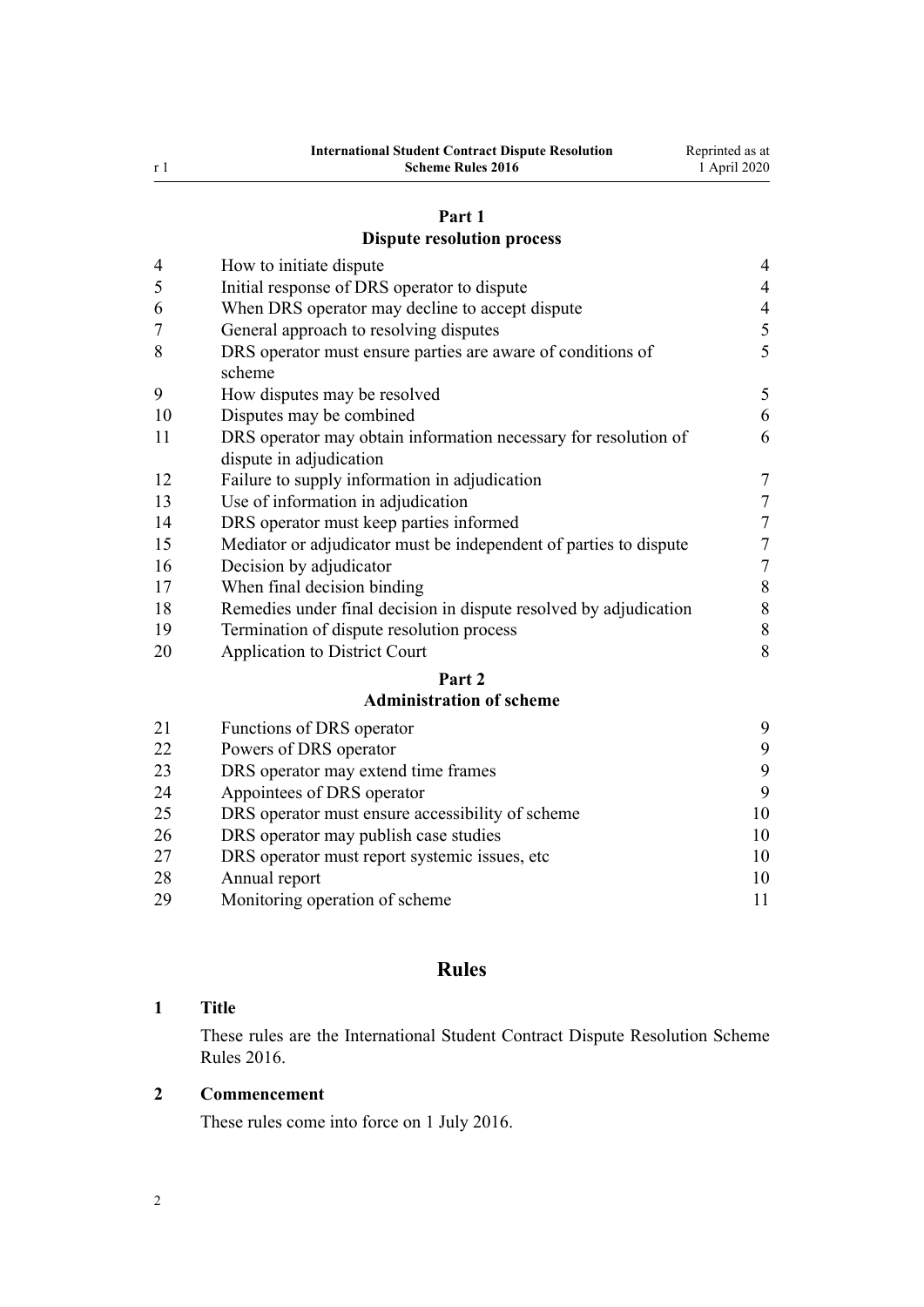## <span id="page-2-0"></span>**3 Interpretation**

(1) In these rules, unless the context otherwise requires,—

**Act** means the [Education Act 1989](http://legislation.govt.nz/pdflink.aspx?id=DLM175958)

**adjudicator** means an adjudicator appointed by the DRS operator

**appoint** includes engage or employ, and **appointee** has a corresponding meaning

**code** means the [Education \(Pastoral Care of International Students\) Code of](http://legislation.govt.nz/pdflink.aspx?id=DLM6748146) [Practice 2016](http://legislation.govt.nz/pdflink.aspx?id=DLM6748146)

**code administrator** means the person or agency appointed under [section](http://legislation.govt.nz/pdflink.aspx?id=DLM6890479) [238FA\(1\)](http://legislation.govt.nz/pdflink.aspx?id=DLM6890479) of the Act to be responsible for administering the code

**dispute** means a dispute between an international student and a provider that is contractual or financial, or both

**DRS operator** means the person or agency appointed under [section 238J\(4\)\(a\)](http://legislation.govt.nz/pdflink.aspx?id=DLM6890475) of the Act to be responsible for administering the scheme

**enrol** means register or admit a person as a student to receive educational instruction provided by a signatory after the student has accepted an offer of educational instruction from the signatory, and **enrolment** has a corresponding meaning

**international student** has the same meaning as in [section 238D](http://legislation.govt.nz/pdflink.aspx?id=DLM185907) of the Act

**legal guardian**, in relation to an international student, means a person who, by court or testamentary appointment, is responsible for the student's well-being and financial support and provides for the care of the student in the student's home country

**mediator** means a mediator appointed by the DRS operator

**Minister** means the Minister for Tertiary Education, Skills and Employment

**provider** has the same meaning as in [section 238D](http://legislation.govt.nz/pdflink.aspx?id=DLM185907) of the Act

**scheme** means the International Student Contract Dispute Resolution Scheme established by [section 238J](http://legislation.govt.nz/pdflink.aspx?id=DLM6890475) of the Act

**serious misconduct**, in relation to a provider, means misconduct that the DRS operator considers, on reasonable grounds, to be fraudulent or grossly negligent or a breach of any applicable law or regulations or the code

**student claimant**, in relation to a provider,—

(a) means a person who—

- (i) is an international student enrolled by the provider; or
- (ii) is a former international student enrolled by the provider; or
- (iii) intends to be, or is in the process of being, enrolled by the provider as an international student; and
- (b) includes a parent or legal guardian of a person in paragraph (a)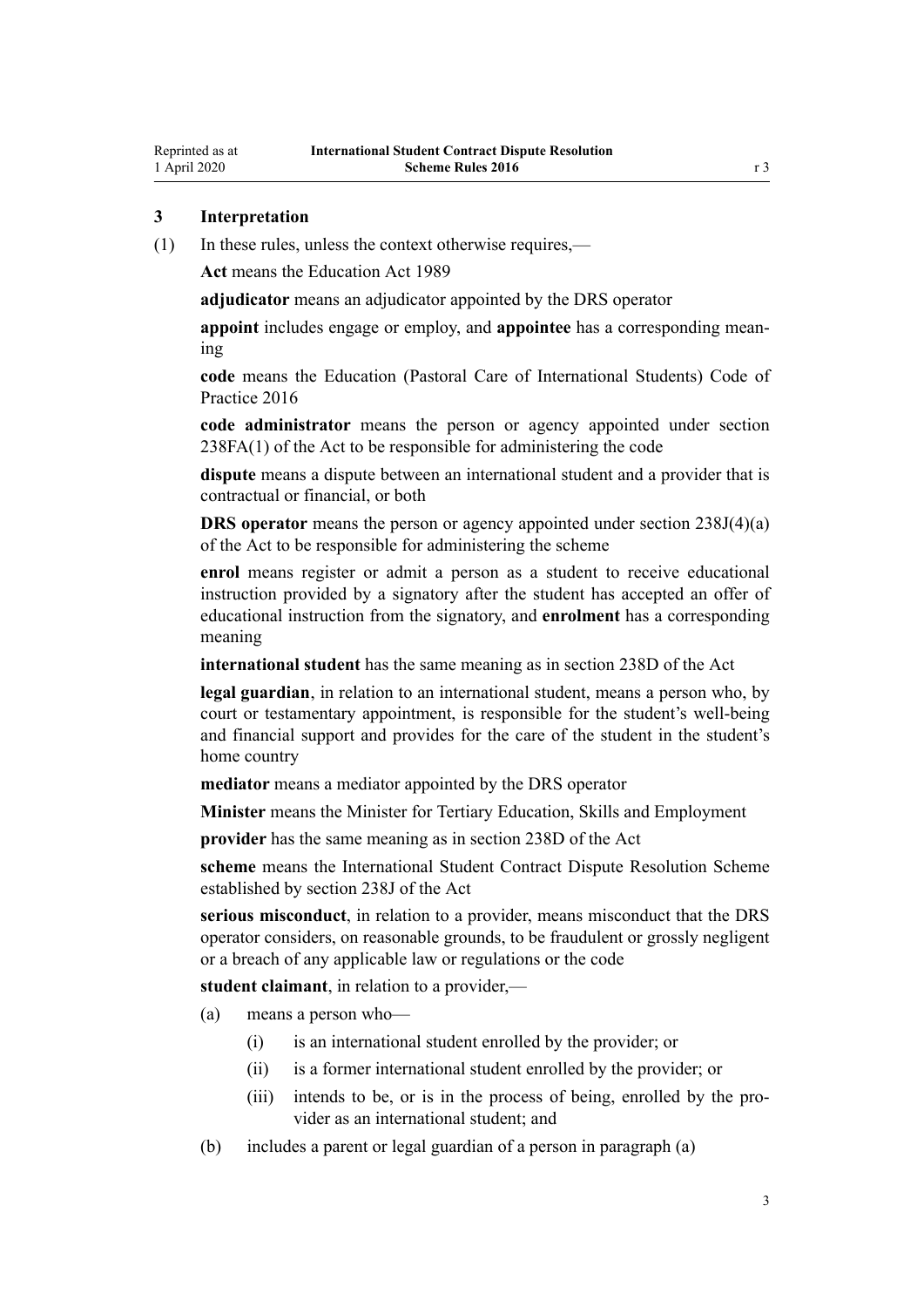<span id="page-3-0"></span>**systemic issue** means an issue that has material implications that not only affect the parties to a particular dispute but also relate to the systems, processes, or conduct of the provider who is the subject of a claim.

(2) A term that is used in these rules and defined in the Act but not in these rules has the same meaning as in the Act.

## **Part 1**

## **Dispute resolution process**

## **4 How to initiate dispute**

- (1) A student claimant may initiate a dispute against a provider by making a claim under the scheme to the DRS operator.
- (2) A student claimant may make a claim under the scheme free of charge.
- (3) The claim may be made in writing or orally.
- (4) The DRS operator must record in writing a claim made orally and confirm the record of the claim with the student claimant.
- (5) The DRS operator must provide reasonable support (such as interpretation support) to enable a student claimant to make a claim.

## **5 Initial response of DRS operator to dispute**

The DRS operator must give written notice to the student claimant and to the provider within 10 working days after the claim is made that—

- (a) acknowledges receipt of the claim and its nature; and
- (b) states either that the dispute is accepted, or that the dispute is not covered by the DRS and explains why; and
- (c) if appropriate, directs the student claimant to the code administrator or other appropriate authorities; and
- (d) if the provider has not yet been given the opportunity to resolve the issue raised by the dispute, directs the student claimant to the provider.

## **6 When DRS operator may decline to accept dispute**

The DRS operator may decline to accept a dispute for resolution under the scheme if the DRS operator considers that the scheme does not cover the dispute for 1 or more of the following reasons:

- (a) the provider has not been given an opportunity to resolve the issue raised by the dispute:
- (b) the dispute is being addressed in another forum:
- (c) the dispute would be more appropriately dealt with by a court, tribunal, or other authority:
- (d) the dispute has been previously dealt with under the scheme: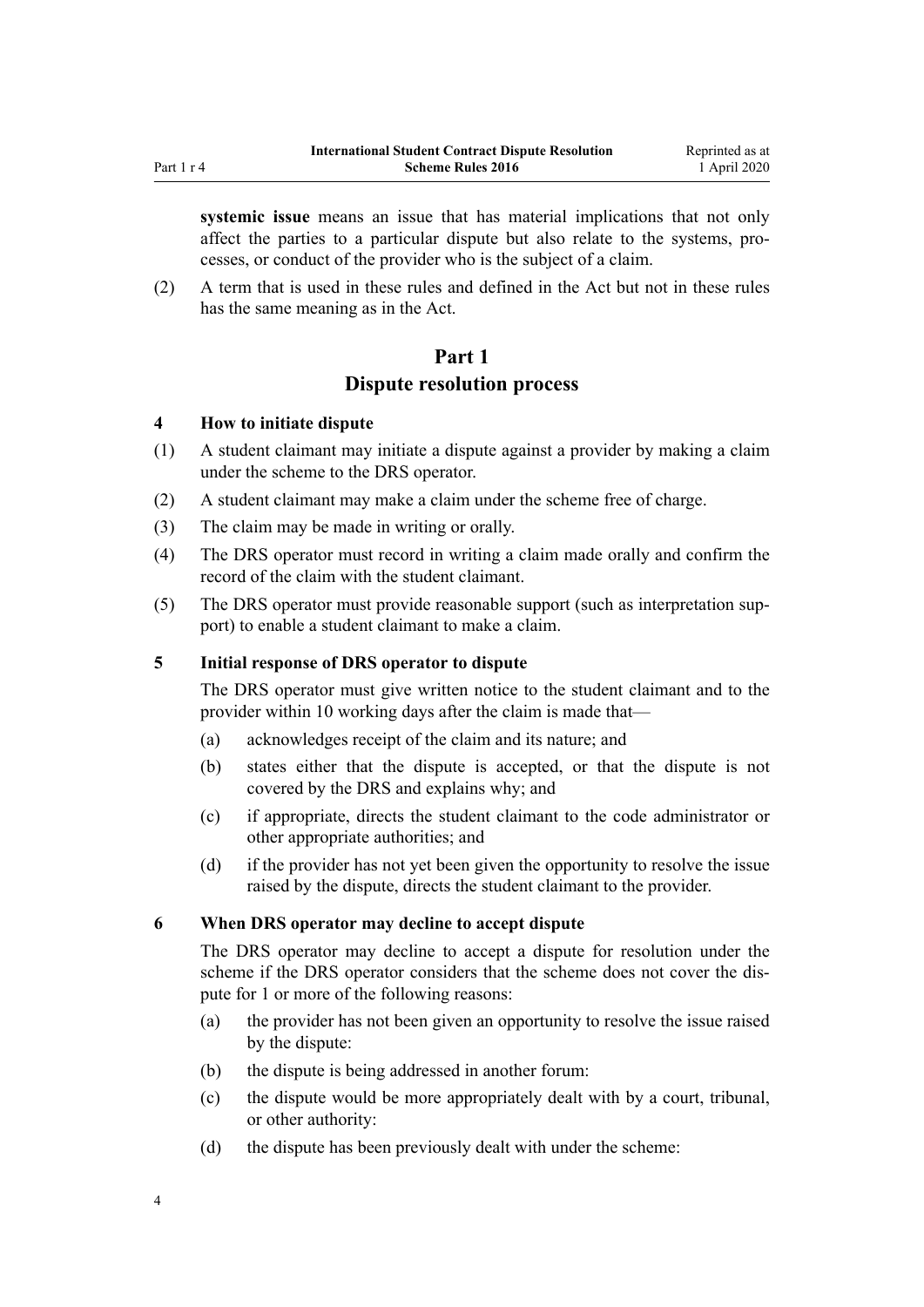- <span id="page-4-0"></span>(e) the claim is frivolous or vexatious:
- (f) given the age of the dispute, it is no longer feasible to gather sufficient evidence or other information for resolution of the dispute under the scheme.

## **7 General approach to resolving disputes**

The DRS operator must consider and deal with a dispute in a timely, costeffective, and fair manner and, in particular, in a way that—

- (a) encourages the parties to work towards a mutually agreed solution; and
- (b) maximises the use of consensual measures to resolve the dispute, that is, favouring negotiation and mediation before adjudication, unless negotiation and mediation are not appropriate for resolving the dispute; and
- (c) takes the views of the parties into account in the decision on measures to resolve the dispute; and
- (d) is consistent with the principles of natural justice; and
- (e) is on a without prejudice basis.

#### **8 DRS operator must ensure parties are aware of conditions of scheme**

The DRS operator must ensure that the parties to the dispute are aware of the conditions of entering the scheme, including the following conditions:

- (a) rule 9(4)(a) (adjudicator not bound by rules of evidence or previous decision):
- (b) rule 9(4)(b) (adjudicator determines dispute according to substantial merits and justice of the case):
- (c) rule 9(5) (confidentiality of negotiation and mediation):
- (d) [rule 27](#page-9-0) (DRS operator must report systemic issues, serious misconduct, and breach of rules).

#### **9 How disputes may be resolved**

- (1) The DRS operator may decide to use any 1 or more of the following methods to resolve a dispute:
	- (a) negotiation:
	- (b) mediation:
	- (c) adjudication.
- (2) The DRS operator may decide the procedures to be followed under the method selected, consistent with these rules.
- (3) The DRS operator, including a mediator or an adjudicator,—
	- (a) must act in accordance with what is fair and reasonable in all the circumstances; and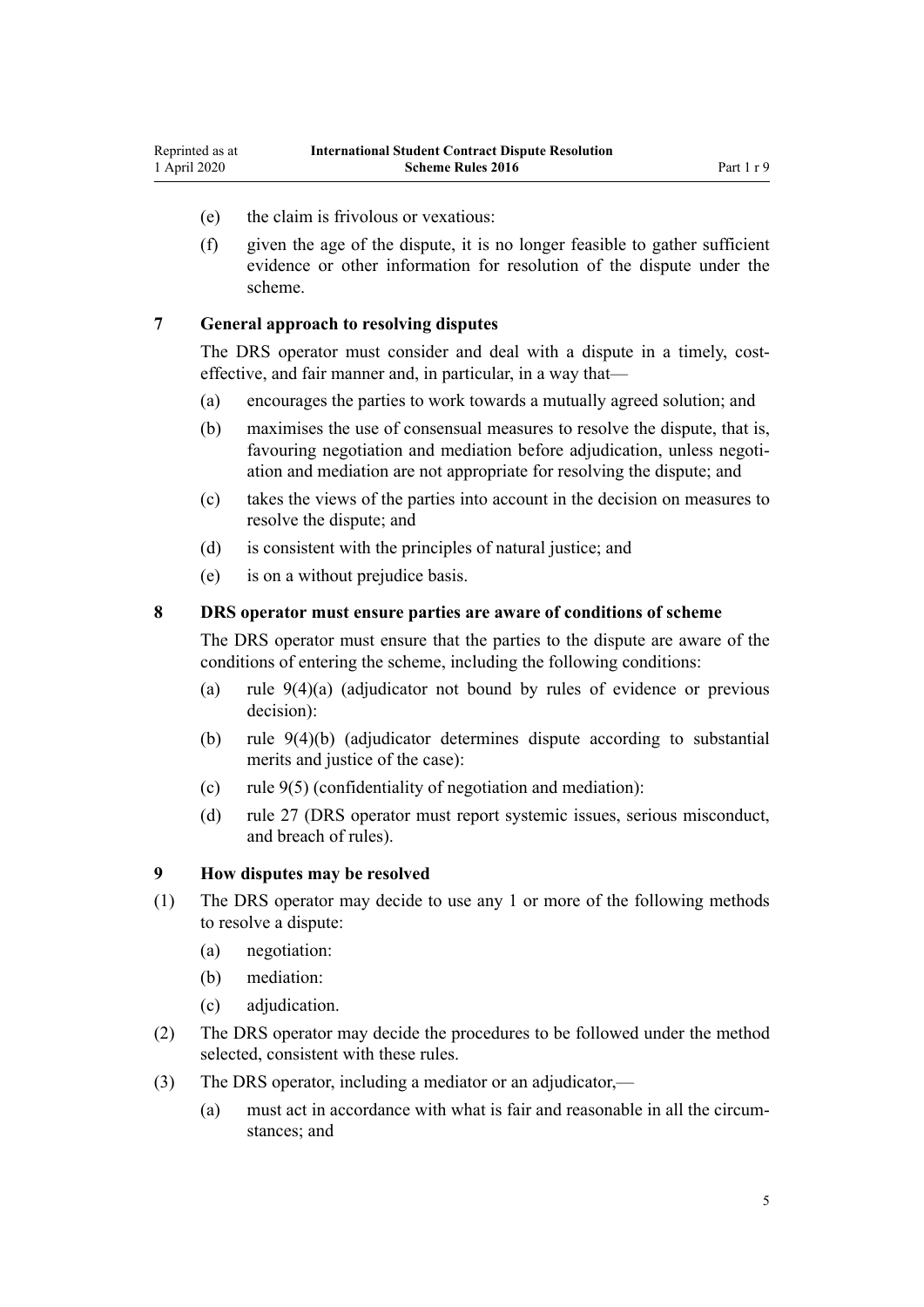- (b) must have regard to the law, the relevant good practice, the code, and other Government policies.
- (4) However, in an adjudication, the DRS operator, including an adjudicator,—
	- (a) is not bound by the rules of evidence or previous decisions; and
	- (b) must determine the dispute according to the substantial merits and justice of the case, and in doing so is not bound to give effect to strict legal obligations or to legal forms or technicalities.
- (5) The process and outcome of dispute resolution by negotiation or mediation is confidential to the parties to the dispute.
- (6) The DRS operator may direct the parties to a dispute to other appropriate authorities for assistance or interventions.

## **10 Disputes may be combined**

<span id="page-5-0"></span>Part 1 r 10

The DRS operator may combine disputes for single resolution when the DRS operator considers that it is sensible to do so.

## **11 DRS operator may obtain information necessary for resolution of dispute in adjudication**

- (1) For the purpose of obtaining information necessary for the resolution of a dispute by adjudication, the DRS operator may make any inquiries that are fair and reasonable in the circumstances.
- (2) A party to a dispute being resolved by adjudication must supply any information requested by the DRS operator unless—
	- (a) the supply of the requested information would breach an obligation of confidence owed to a third person who has refused consent to the supply of the information; or
	- (b) the information is subject to legal professional privilege, or was provided to the party on a without prejudice basis; or
	- (c) the party does not have the information or it is not within its control.
- (3) In requesting information, the DRS operator may specify a reasonable time period within which the party concerned must supply the information.
- (4) As soon as practicable after receiving a request by the DRS operator for information and in any event within any time period specified in the request, a party must—
	- (a) comply with the request; or
	- (b) object to supplying the information and give reasons why the party cannot or should not supply it.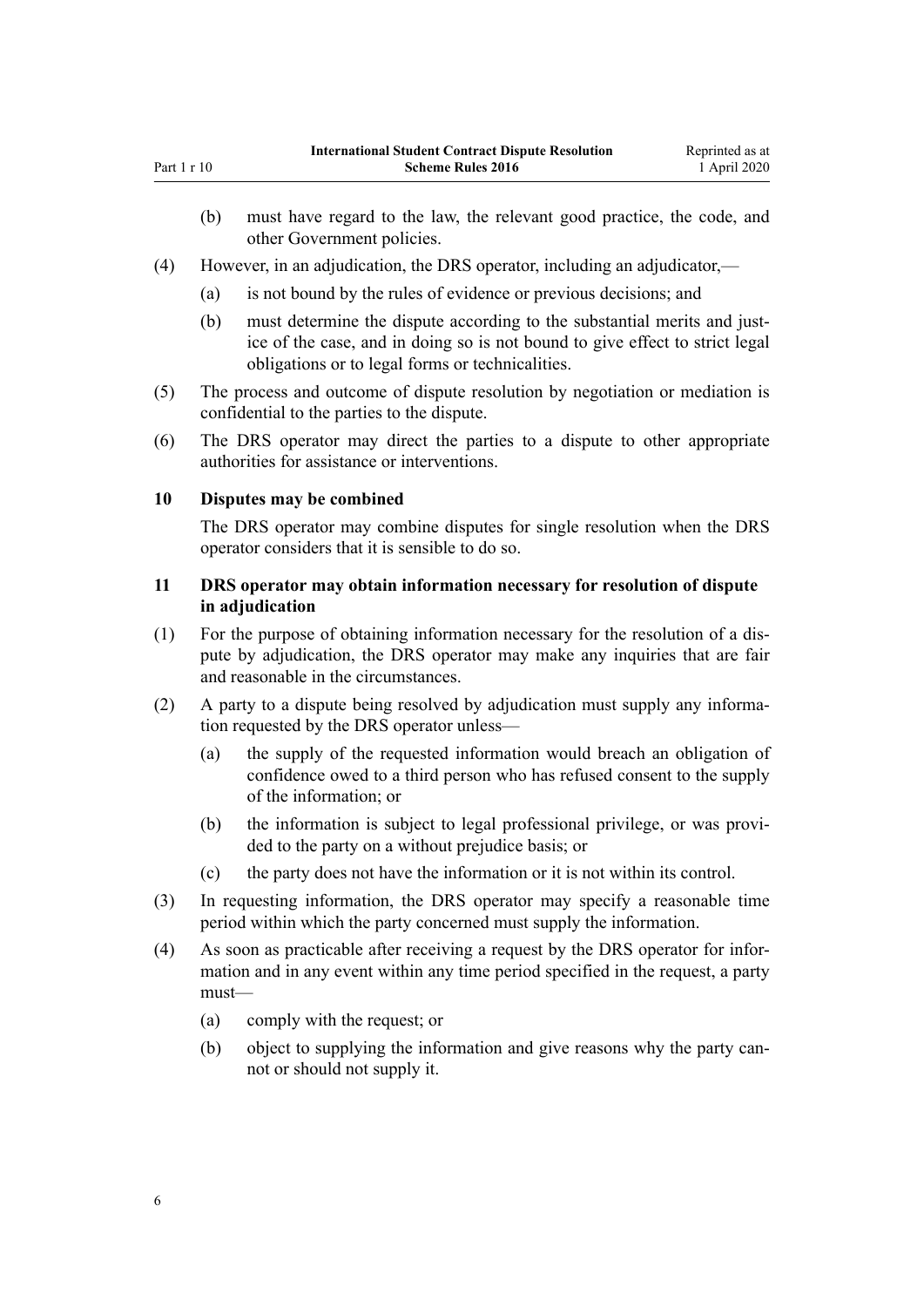## <span id="page-6-0"></span>**12 Failure to supply information in adjudication**

- (1) This rule applies where a party to a dispute being resolved by adjudication fails to comply with a request for information by the DRS operator and none of the exceptions in [rule 11\(2\)](#page-5-0) apply.
- (2) If the party is the student claimant, the DRS operator may decline to continue consideration of the dispute.
- (3) Whoever the party is, the DRS operator may proceed to resolve the dispute on the basis that an adverse inference may be drawn from the party's failure to comply.

#### **13 Use of information in adjudication**

- (1) For the purpose of resolving a dispute by adjudication, the DRS operator may consider any information obtained by it or supplied to it.
- (2) The DRS operator may assume that a party to a dispute consents to the full disclosure to other parties of information supplied by it, unless the party supplying the information expressly limits disclosure.

#### **14 DRS operator must keep parties informed**

The DRS operator must—

- (a) keep the parties to a dispute informed; and
- (b) ensure that each party has a reasonable opportunity to be informed of, and to respond to, the arguments or submissions of the other parties.

#### **15 Mediator or adjudicator must be independent of parties to dispute**

The DRS operator must appoint as a mediator or an adjudicator in a dispute under the scheme only a person who is independent of the parties to the dispute.

#### **16 Decision by adjudicator**

- (1) The adjudicator in a dispute, before making a final decision, must give the parties notice of his or her proposed decision reached on the basis of information held by the DRS operator.
- (2) The adjudicator's notice of the proposed decision must be in writing and must allow a period of 10 working days after sending the notice for the parties to make further submissions and for further consideration of the dispute.
- (3) If the dispute is not resolved within the 10-working-day period, and after considering any further submissions received from the parties, the adjudicator may make a final decision in the dispute, which decision may differ from the proposed decision notified to the parties.
- (4) The adjudicator must give notice in writing to the parties of the final decision and the reasons for the decision.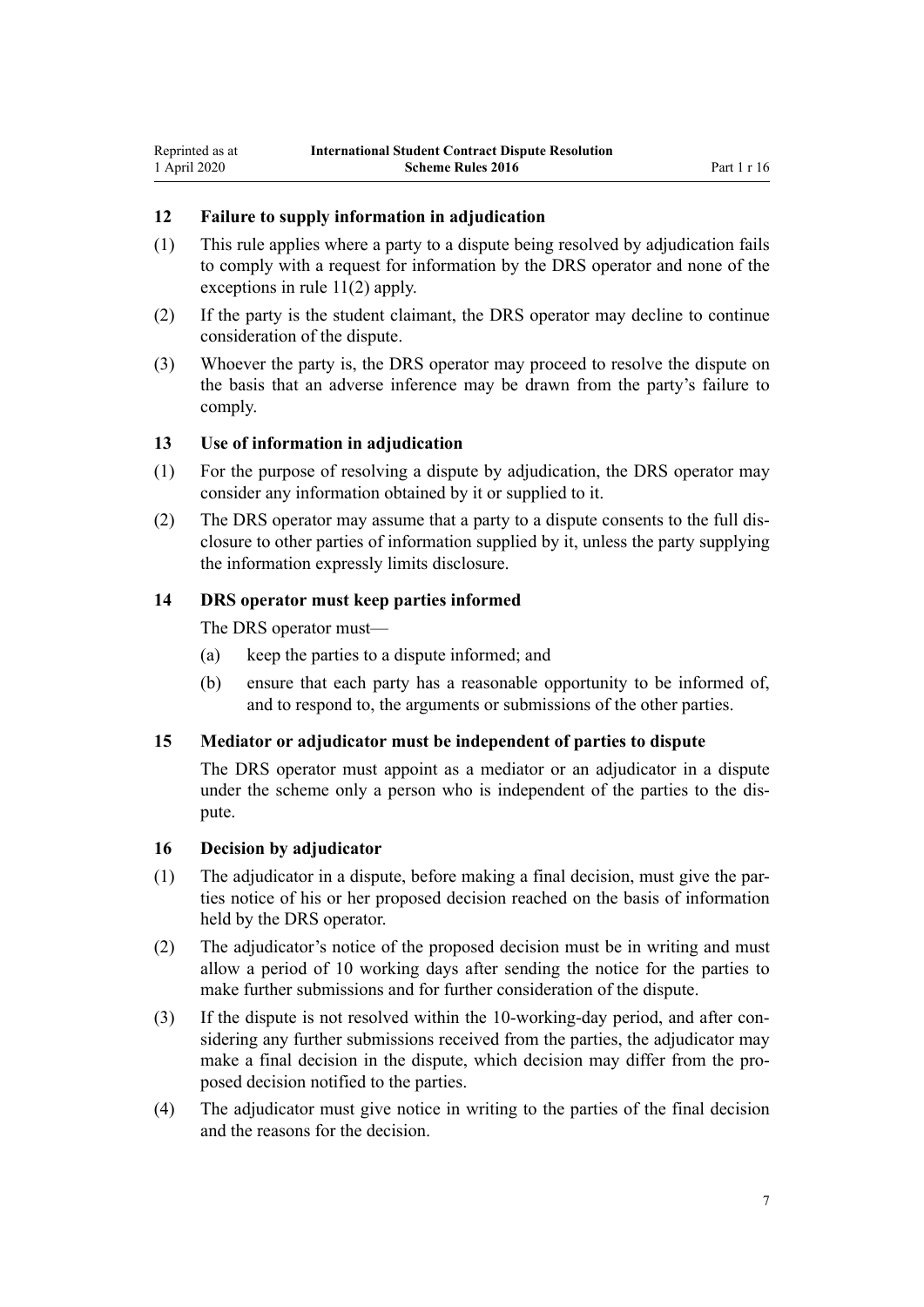<span id="page-7-0"></span>Rule 16(4): replaced, on 29 May 2017, by [rule 4](http://legislation.govt.nz/pdflink.aspx?id=DLM7210708) of the International Student Contract Dispute Resolution Scheme Amendment Rules 2017 (LI 2017/75).

#### **17 When final decision binding**

A final decision becomes binding on the parties to a dispute on the date that notice is given in accordance with [rule 16\(4\).](#page-6-0)

Rule 17: replaced, on 29 May 2017, by [rule 5](http://legislation.govt.nz/pdflink.aspx?id=DLM7210709) of the International Student Contract Dispute Resolution Scheme Amendment Rules 2017 (LI 2017/75).

#### **18 Remedies under final decision in dispute resolved by adjudication**

An adjudicator in a dispute may direct the following remedies:

- (a) that the provider pay the student claimant an amount not exceeding \$200,000:
- (b) that the provider take any other action directed by the adjudicator to remedy the matter complained about:
- (c) that the provider provide non-monetary redress for any loss or damage suffered:
- (d) that the provider cease the conduct that has given rise to the claim.

#### **19 Termination of dispute resolution process**

A dispute resolution process under the scheme is terminated if—

- (a) the parties notify the DRS operator in writing that they have entered into an agreed settlement; or
- (b) the student claimant notifies the DRS operator in writing that he or she withdraws the claim and the DRS operator is satisfied that the student claimant has not been coerced into withdrawing; or
- (c) the student claimant notifies the DRS operator in writing that he or she intends to apply to another authority (such as a court or tribunal) for resolution of the dispute; or
- (d) the DRS operator determines that the dispute is not covered by the scheme; or
- (e) the student claimant has failed to comply with an information request and the DRS operator notifies the student claimant in writing that it declines to continue consideration of the dispute; or
- (f) *[Revoked]*

Rule 19(f): revoked, on 29 May 2017, by [rule 6](http://legislation.govt.nz/pdflink.aspx?id=DLM7210711) of the International Student Contract Dispute Resolution Scheme Amendment Rules 2017 (LI 2017/75).

#### **20 Application to District Court**

A student claimant, a provider, or the DRS operator may apply to the District Court for, and the District Court may make, an order in accordance with [sec](http://legislation.govt.nz/pdflink.aspx?id=DLM6891018)[tion 238L](http://legislation.govt.nz/pdflink.aspx?id=DLM6891018) of the Act—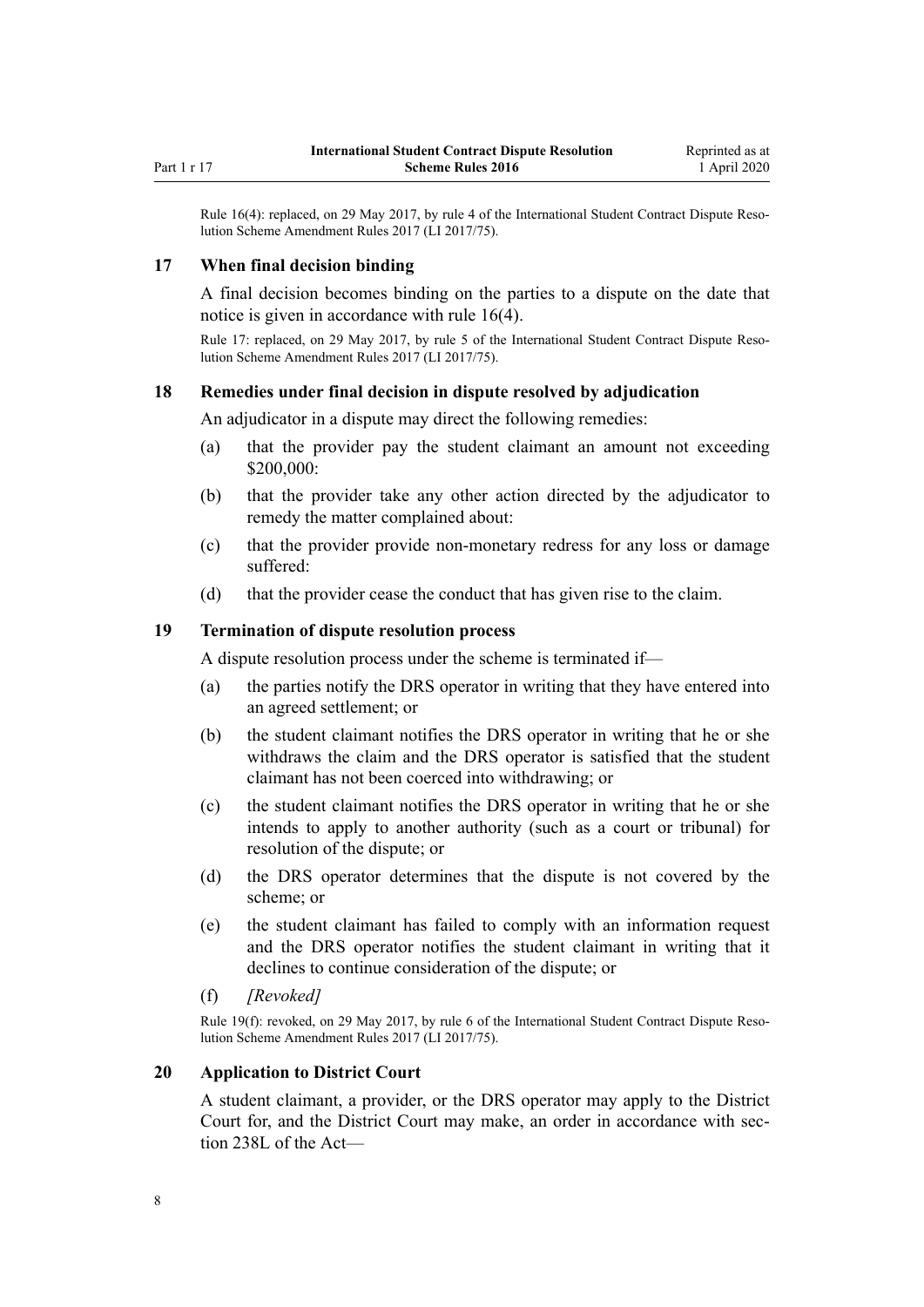- <span id="page-8-0"></span>(a) requiring a provider to comply with the rules of the DRS; or
- (b) requiring a claimant or provider to give effect to any binding resolution; or
- (c) modifying a resolution where its terms are manifestly unreasonable, before giving effect to it.

# **Part 2 Administration of scheme**

#### **21 Functions of DRS operator**

- (1) The core functions of the DRS operator are to—
	- (a) provide an independent scheme for resolving disputes between international students and education providers that fall within the scheme's jurisdiction; and
	- (b) operate the scheme in accordance with the scheme's purpose and these rules; and
	- (c) resolve, or assist in resolving, disputes under the scheme by agreement between the parties or, if applicable, by adjudication.
- (2) Other functions of the DRS operator include—
	- (a) to promote and publicise the scheme; and
	- (b) to monitor compliance with these rules; and
	- (c) to monitor and report on the effectiveness of the scheme; and
	- (d) to carry out any other function of the scheme under these rules.

#### **22 Powers of DRS operator**

- (1) The DRS operator has the powers specifically conferred by these rules and other powers necessary for performing its functions under these rules.
- (2) The DRS operator may delegate the performance and exercise of its functions and powers under these rules to any person who is appointed to perform or exercise them, except a function or power that under these rules must be performed or exercised by an adjudicator.

#### **23 DRS operator may extend time frames**

The DRS operator may, if it thinks fit, extend the time within which something must be done under these rules in relation to consideration or resolution of a dispute.

## **24 Appointees of DRS operator**

(1) The DRS operator must appoint sufficient numbers of adjudicators and mediators to ensure the effective functioning of the scheme.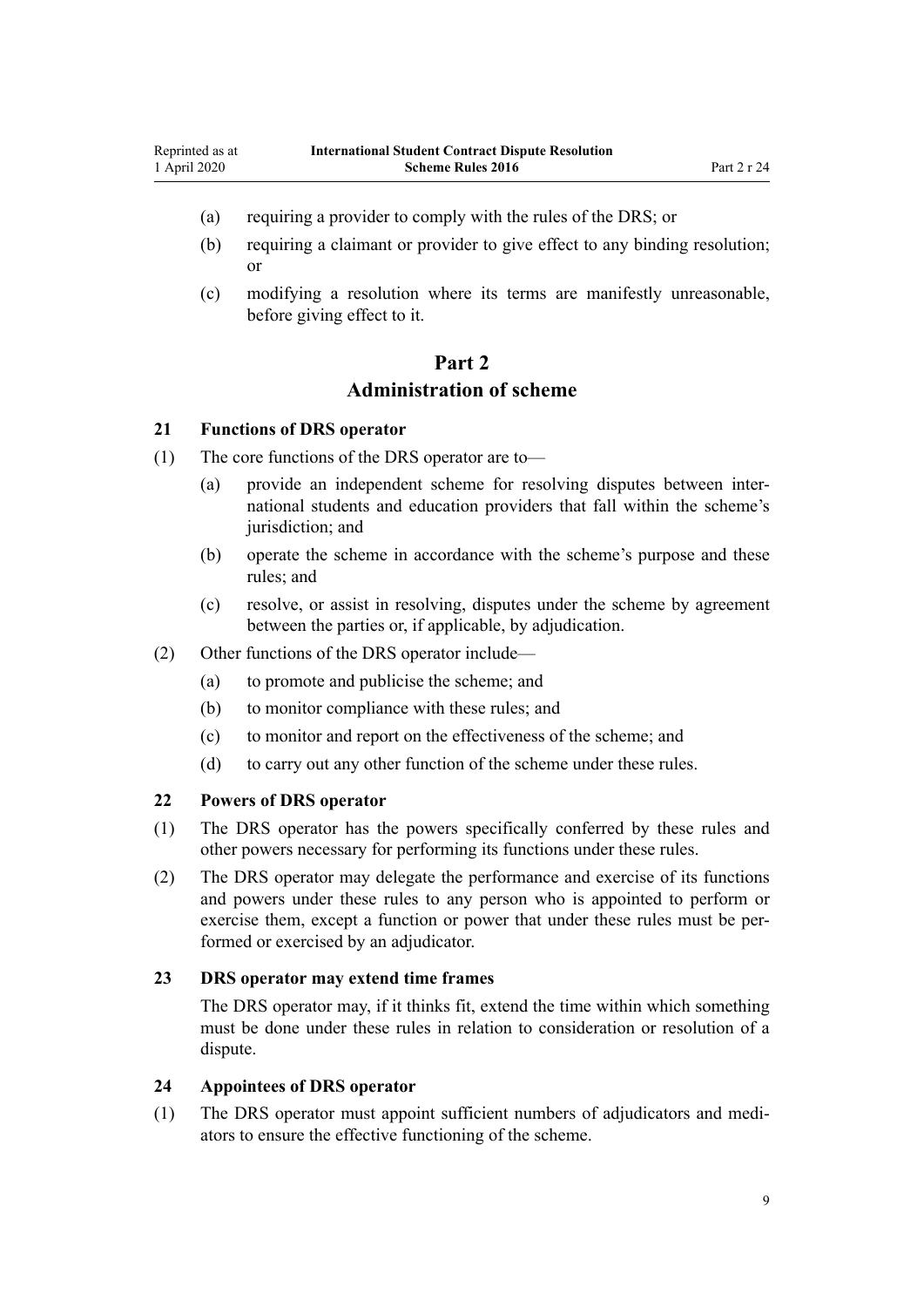- (2) In appointing an adjudicator or a mediator, the DRS operator must—
	- (a) consider a candidate's objectivity, qualifications, experience, and personal qualities (including the ability to communicate and work effectively with people from diverse linguistic and cultural backgrounds); and
	- (b) appoint or engage only persons who are capable of performing the functions of an adjudicator or a mediator, as the case may be; and
	- (c) ensure that a person appointed or engaged is able to act independently.
- (3) The DRS operator is responsible for the actions of a person appointed by it to perform its functions under these rules.

#### **25 DRS operator must ensure accessibility of scheme**

- (1) The DRS operator must take all reasonable steps to ensure that international students and providers are fully aware of the scheme and know how to access it.
- (2) Where appropriate and at reasonable cost, the DRS operator may provide additional support (for example, interpretation or translation services or disability services) to ensure accessibility to the scheme.

## **26 DRS operator may publish case studies**

- (1) The DRS operator may, for the limited purposes set out in subclause (2), compile and publish case studies of disputes resolved by adjudication under the scheme, subject to appropriate safeguards and redactions for the purposes of privacy.
- (2) The purposes referred to in subclause (1) are—
	- (a) keeping providers, students, and other educational interest groups informed; and
	- (b) demonstrating the process of decision-making under the scheme and ensuring its transparency.

#### **27 DRS operator must report systemic issues, etc**

In the course of investigating a dispute or resolving a dispute by adjudication, the DRS operator must report to the code administrator, education quality assurance agencies, and government agencies as relevant—

- (a) any systemic issue that it identifies:
- (b) any serious misconduct by a provider that it identifies:
- (c) any breach of these rules by a provider.

#### **28 Annual report**

(1) The DRS operator must submit to the Minister, by September 30 in each year, an annual report for the year ending on 30 June of that year.

<span id="page-9-0"></span>Part 2 r 25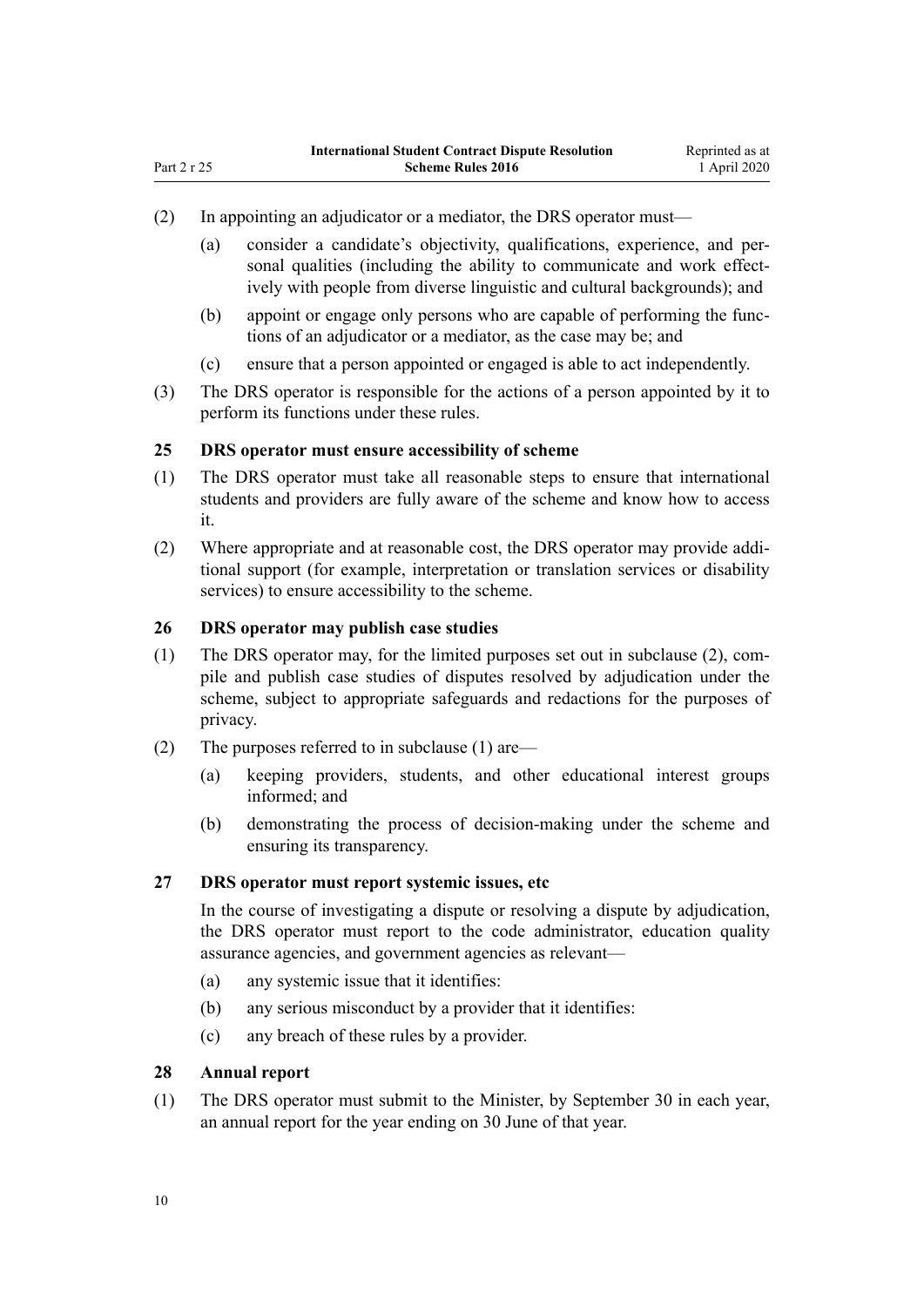- <span id="page-10-0"></span>(2) The annual report must include (but is not limited to) the following information relating to the year in question:
	- (a) the number of each of the following (broken down in each category by types of provider, that is, schools, private training establishments, the New Zealand Institute of Skills and Technology and its Crown entity subsidiaries, and universities):
		- (i) disputes accepted:
		- (ii) disputes not covered:
		- (iii) disputes resolved by negotiation:
		- (iv) disputes resolved by mediation:
		- (v) disputes resolved by adjudication:
	- (b) the average length of time taken to resolve a dispute by negotiation:
	- (c) the average length of time taken to resolve a dispute by mediation:
	- (d) the average length of time taken to resolve a dispute by adjudication:
	- (e) examples of typical cases, subject to appropriate safeguards and redaction to preserve privacy:
	- (f) financial statements prepared in accordance with generally accepted accounting practice that demonstrate how the funding of the DRS operator has been applied:
	- (g) any systemic issues or serious misconduct by providers identified in the course of investigating a dispute or resolving a dispute by adjudication, and how the DRS operator dealt with the systemic issues or misconduct:
	- (h) the result of any independent review completed during the reporting year.
- (3) The DRS operator must make copies of its annual report available for inspection by the public without charge, for example, on a website.

Rule 28(2)(a): amended, on 1 April 2020, by [section 78\(2\)](http://legislation.govt.nz/pdflink.aspx?id=LMS245981) of the Education (Vocational Education and Training Reform) Amendment Act 2020 (2020 No 1).

## **29 Monitoring operation of scheme**

- (1) The DRS operator must have a process for receiving and resolving complaints about the operation of the scheme and must publicise that process.
- (2) The DRS must—
	- (a) conduct regular client satisfaction surveys for measuring the quality of processes under the scheme, the durability of the outcomes under the scheme, and any other appropriate performance indicators; and
	- (b) publish the results.
- (3) A provider or an international student who is dissatisfied with the operation of the scheme or the performance of the DRS operator may complain to the Min-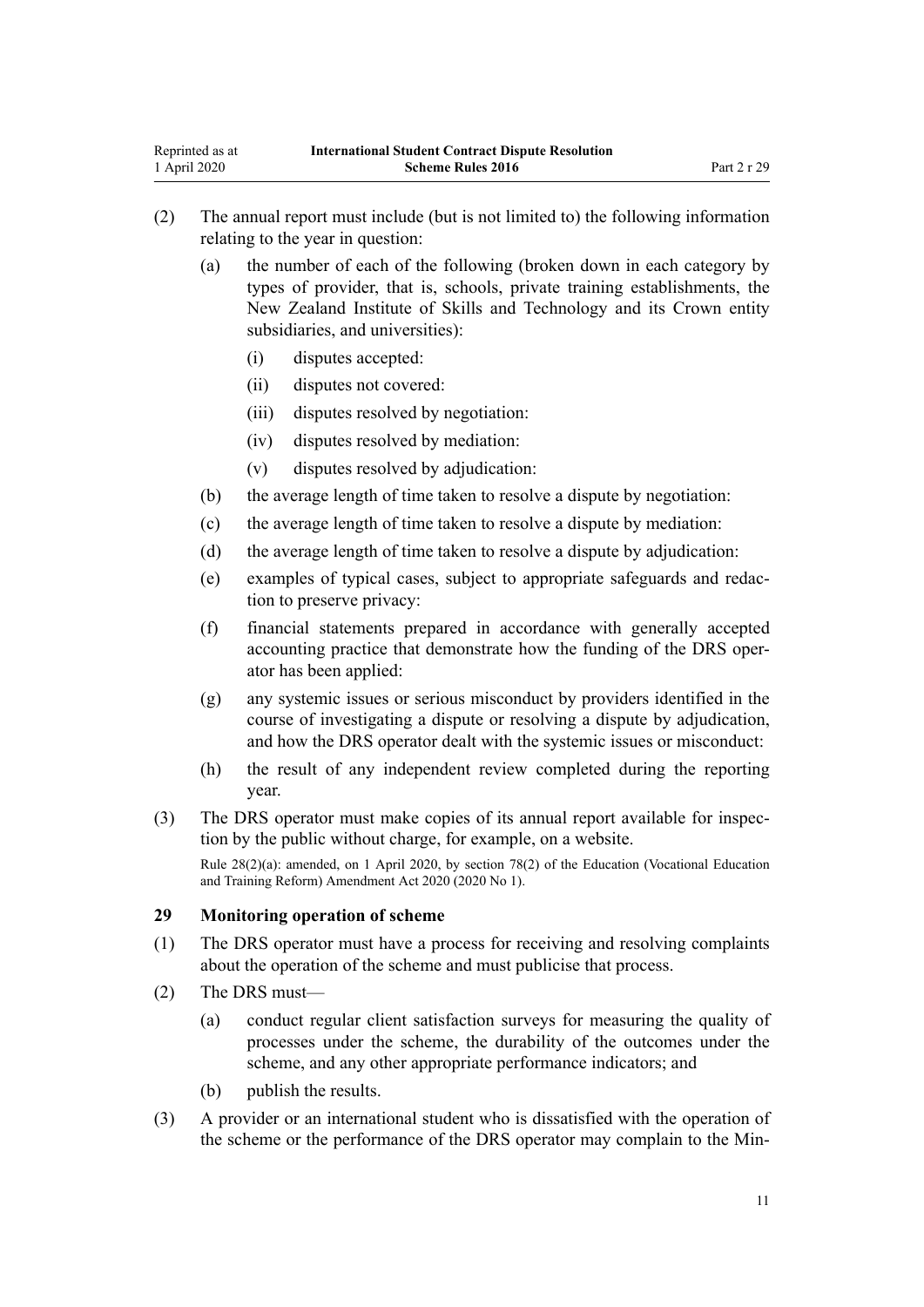istry of Education, but this process must not be used to challenge the outcome in a particular dispute.

(4) The DRS operator must co-operate with any person or agency appointed by the Minister to carry out an independent review of the scheme and its operation.

> Michael Webster, Clerk of the Executive Council.

Issued under the authority of the [Legislation Act 2012](http://legislation.govt.nz/pdflink.aspx?id=DLM2997643). Date of notification in *Gazette*: 10 March 2016.